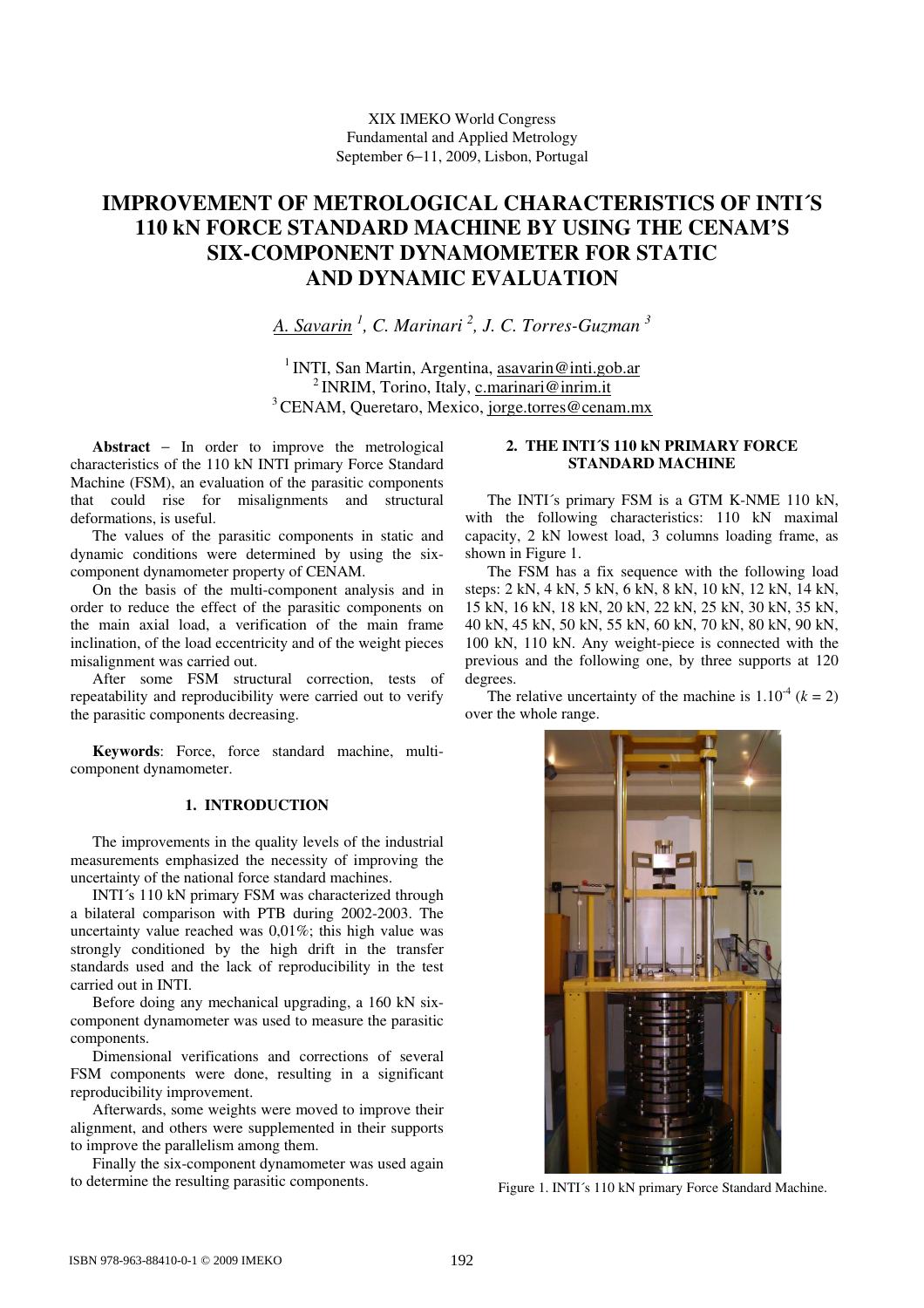### **3. THE 160 kN SIX-COMPONENT DYNAMOMETER**



Figure 2. 160 kN six-component dynamometer.

The 160 kN six-component dynamometer is a GTM MKA size III, property of CENAM. It is a rotationalsymmetric design, which is able to measure three forces  $(F_X, F_Y, F_Z)$  and three moments  $(M_X, M_Y, M_Z)$  in X, Y and Z axis, both in static and dynamic applications.

The six-component dynamometer have the following characteristics: 169 mm outside diameter, 82 mm overall height, 0,2 % accuracy class, 0,01 % reproducibility, 0,2 % linearity error, 0,05 % hysteresis, 0,006 5 %/K temperature effect, 0,5 % total error (including hysteresis, linearity and temperature).

The nominal capacity of the dynamometer components and their respective sensitivity are as shown in Table 1.

Table 1. CENAM´s 160 kN six-component dynamometer.

|    | Capacity<br>kN | Sensitivity<br>mV/V |    | Capacity<br>N·m | Sensitivity<br>mV/V |
|----|----------------|---------------------|----|-----------------|---------------------|
| Fx | 160            | 2,842               | Mx | 8 0 0 0         | 1.270               |
| Fv | 160            | 2.850               | Mv | 8 0 0 0         | 1.256               |
| Fz | 160            | 0,505               | Mz | 8 0 0 0         | 1,538               |

The dynamometer is connected to an AC digital indicator (HBM Quantum-X MX840), with a relative uncertainty is better than  $1 \cdot 10^{-4}$ . It has 8 real-time measurement channels.

# **4. MEASUREMENT PROCEDURE**

The test was designed to measure parasitic components when the load of the FSM is applied on the six-component dynamometer and the free system oscillations are presents (static), and during loading transient (dynamic).

Measurements were carried out with the dynamometer at four angular positions (0°, 90°, 180°, 270°), maintaining the laboratory temperature within 20  $\pm$  0,5 °C. At each position, two preloads cycles of three minutes were done.

Measurements were taken at increasing load only. The load steps were maintained during one minute at 0, 20 kN, 40 kN, 60 kN, 80 kN, 100 kN, with one minute of reading time.

The dimensional measurements were performed to confirm the resultant parasitic components and to make the respective corrections.

## **5. EXPERIMENTAL RESULTS AND ANALYSIS**

A continuous data recording was used to determine any anomalous outputs during the load application transient.

This FSM does not have a central axis, instead of that, each weight rests in the following one, by means of three supports distributed at each 120 degrees.

An electrical device was connected to check any contact between the weight-pieces and the main frame.

The tests were done using the coordinate reference system as shown in the Figure 3. These were determined using the right hand rule.



Figure 3. Coordinate reference system used for measurement.

#### *5.1. Previous measurements using the six-component dynamometer:*

The values of parasitic components measured before any modification of the FSM structure are shown in Figure 4 and Figure 5.



Figure 4. Side components. First measurement.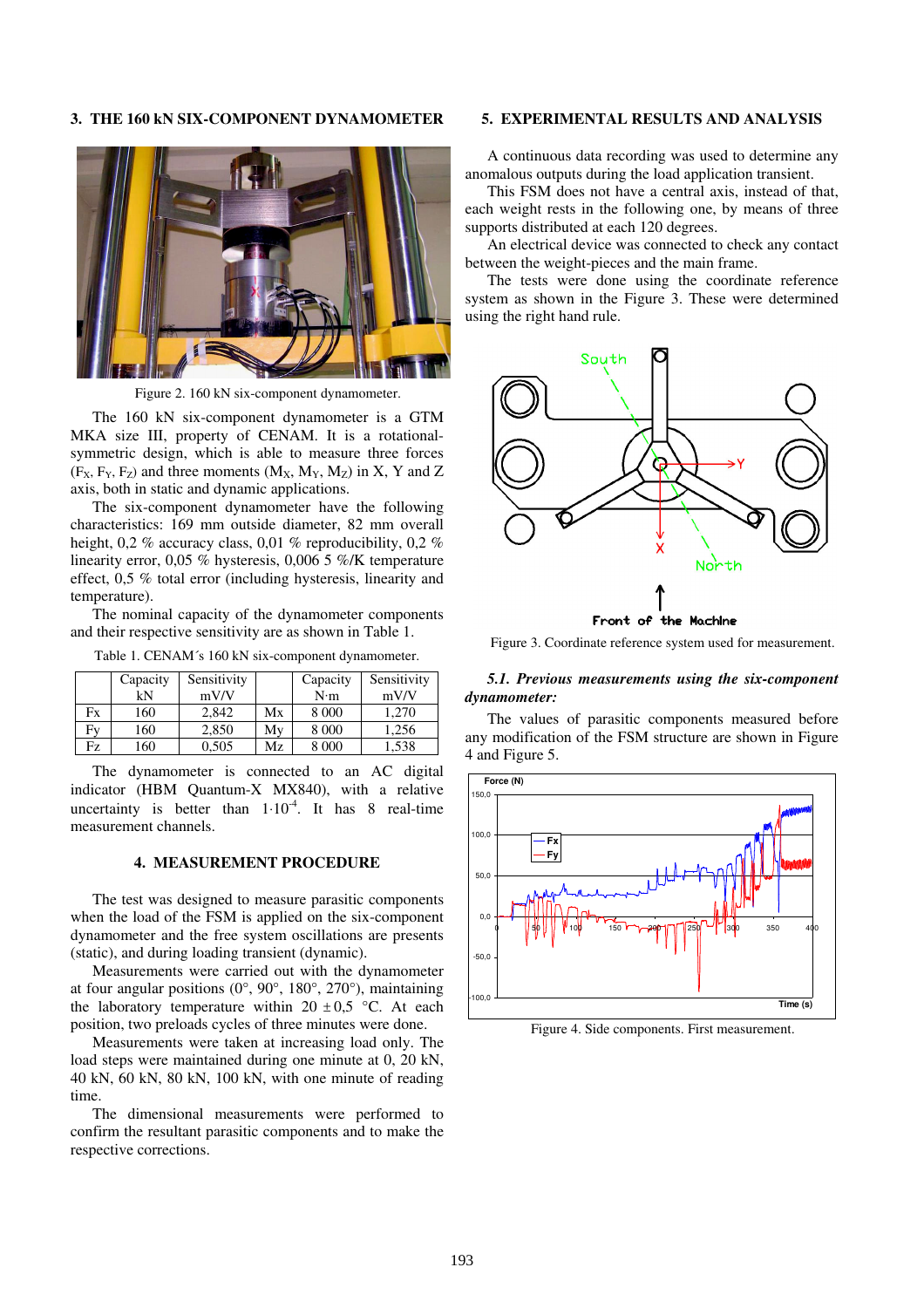

Figure 5. Bending and twisting moments. First measurement.

Their relevant values required to realise mechanical adjustments to the FSM.

# *5.2. Mechanical adjustments carried out:*

The tasks carried out were:

*a) Cross-beam plate horizontality:*

The horizontality of the cross-beam plate for compression was corrected, from 0,25 mm/m to better than 0,05 mm/m.

#### *b) Loading frame and cross-beam plates parallelism:*

The parallelism between the upper and the lower plate for compression was upgraded by adjustment of their three supports on the loading frame. It was improved from 0,10 mm/m to better than 0,02 mm/m.

## *c) Transducer alignment:*

The distance between each column of the loading frame related to the centre of the loading plate was measured. The results showed that it is necessary to displace the transducer under calibration 1 mm along the X-axis ( $\Delta X$ = -1mm) to achieve a better alignment.

### *d) Alignment of the weights:*

The alignment between weight-pairs were measured, both in X and Y direction. The weights which had his axis displaced more than 0,5 mm (related to the upper weight), were moved, by displacing their supports. The following weights were corrected:  $N^{\circ}$  4, 5, 7, 11, 16, 21 and 22, which correspond to 8 kN, 10 kN, 14 kN, 20 kN, 40 kN, 70kN and 80 kN respectively.

# *e) Global dynamic transient:*

The peaks shown in Figure 4 and Figure 5 are due to the lack of horizontality on the lifting cross-beam, which is the main support of the weights. They were reduced by the adjustment of the lifting table supports.

# *f) Parallelism of the weights:*

In spite of having corrected the global dynamic transient, there were some significant peaks, it was due to the lack of parallelism between weights.

The gap between each support of each weight was measured, the forward-left support between the loading frame and the first weight was fixed to 0,8 mm.

# *5.3. Final results obtained by using the six-component dynamometer:*

In order to make a better alignment between the centre of the applying load and the centre of the six-component dynamometer, the tests were carried out by using it displaced of 1mm in X-axis ( $\Delta X$ = -1mm), as in point 5.2.c).

|  |  | a) Side components (Fx, Fy) |  |  |
|--|--|-----------------------------|--|--|
|--|--|-----------------------------|--|--|

Table 2. Side components in X-axis.

| Fz        |        |        | Fx     |        |         |         |
|-----------|--------|--------|--------|--------|---------|---------|
| (nominal) | 0٠     | 90°    | 180°   | 270°   | Mean    | Std dev |
| kN        | N      | N      | N      | N      |         |         |
| 0         | $-0,1$ | $-0,1$ | $-0,2$ | $-0,2$ | $-0.18$ | 0.06    |
| 20        | 1.9    | 4,4    | 1,5    | 4,4    | 3.06    | 1,57    |
| 40        | 18,8   | 17,8   | 15,9   | 22,5   | 18,76   | 2,77    |
| 60        | 36,5   | 32,6   | 40,3   | 33,8   | 35,80   | 3,44    |
| 80        | 50,4   | 57,4   | 55,1   | 46,9   | 52,42   | 4,72    |
| 100       | 65,2   | 71,8   | 64,3   | 60,9   | 65,54   | 4.53    |

Table 3. Side components in Y-axis.

| Fz        |         |              | Fv      |         |          |         |
|-----------|---------|--------------|---------|---------|----------|---------|
| (nominal) | 0°      | $90^{\circ}$ | 180°    | 270°    | Mean     | Std dev |
| kN        | N       | N            | N       | N       |          |         |
| 0         | $-0,1$  | $-0.3$       | $-0,4$  | $-0.3$  | $-0.29$  | 0.11    |
| 20        | $-20,1$ | $-18.9$      | $-18,4$ | $-21.3$ | $-19.68$ | 1,27    |
| 40        | $-16,6$ | $-19.4$      | $-13.7$ | $-21,3$ | $-17,75$ | 3,35    |
| 60        | $-4,9$  | $-3,2$       | $-11.1$ | $-14,0$ | $-8,31$  | 5,09    |
| 80        | 7,5     | 12,8         | 17,2    | 0,9     | 9.60     | 7,03    |
| 100       | 18,7    | 22,4         | 20,2    | 16,6    | 19,46    | 2,46    |



Figure 6. Side components. Resulting mean values.

Table 2 and Table 3 show a good agreement between the values obtained in different angular positions, this is an evidence of the good reproducibility of the FSM.

The side component  $F_X$  is proportional to the applied load, it means that mainly depends of the initial setting of the machine.

The  $F<sub>Y</sub>$  side component has a non-linear behaviour, it points out a structural deformation of FSM under load and the effect of the lack of parallelism between weights.

The correction to be done in the axial force (Fz), is obtain from equation (1).

$$
\frac{\Delta Fz}{Fz} = \frac{Fx^2 + Fy^2}{2Fz^2} \tag{1}
$$

The values obtained by means of equation (1) are less than  $0.5 \cdot 10^{-6}$ , for this reason the correction in the axial force can be disregarded for the range from 20 kN to 100 kN.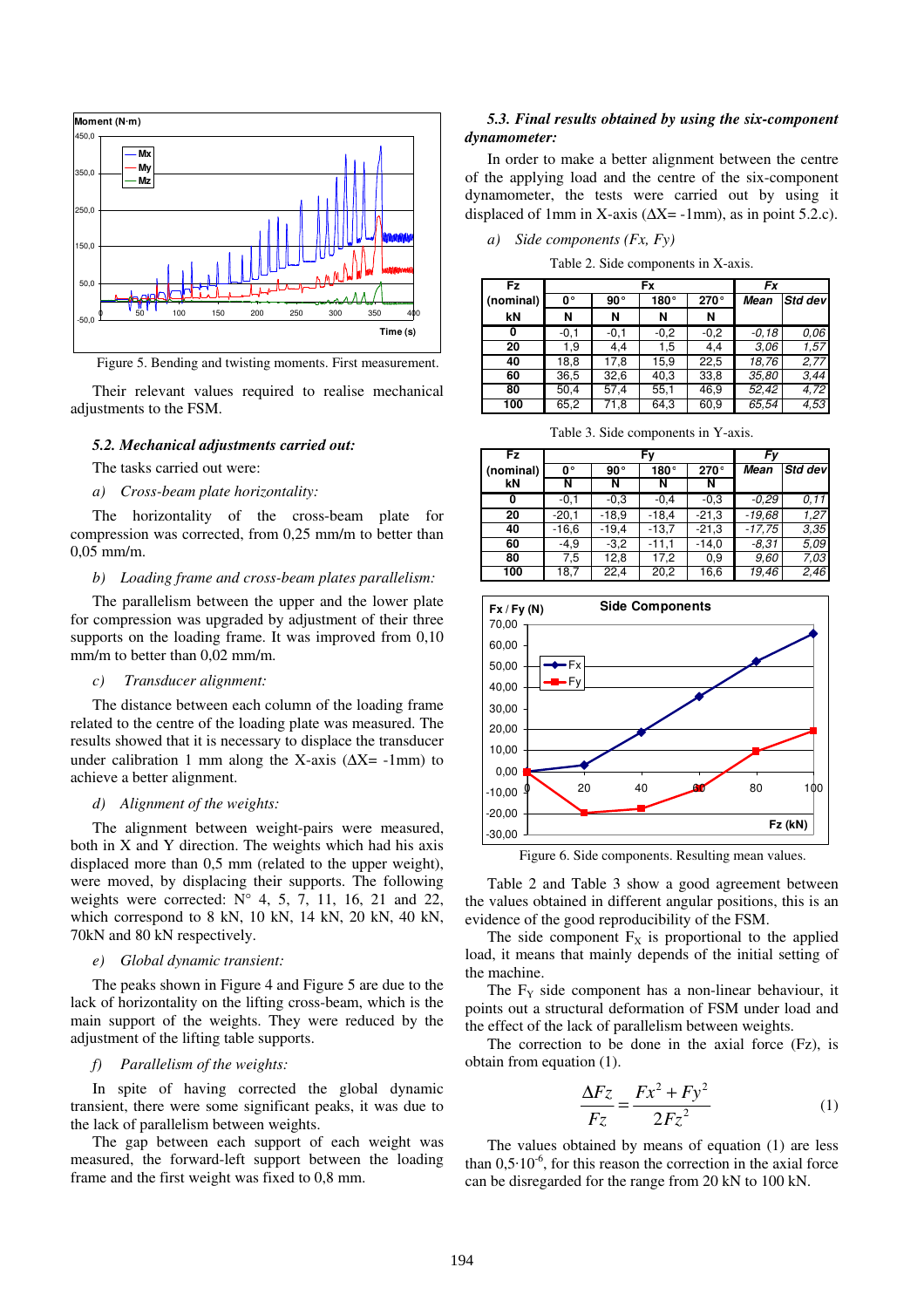#### *b) Bending moments (Mx, My)*

Table 4. Bending moments in X-axis.

| Fz        | Mx     |              |             |         | Мx      |      | $\boldsymbol{\Delta} \boldsymbol{x}$ |
|-----------|--------|--------------|-------------|---------|---------|------|--------------------------------------|
| (nominal) | 0°     | $90^{\circ}$ | $180^\circ$ | 270°    | Mean    | Std  |                                      |
| kN        | N·m    | N·m          | N·m         | N·m     |         | dev  | mm                                   |
| 0         | 0,1    | 0,0          | 0,1         | 0.1     | 0.09    | 0.04 |                                      |
| 20        | 5,1    | 4.4          | 5,5         | 5,0     | 5.01    | 0.42 | 0.25                                 |
| 40        | 0.1    | $-0.5$       | 0,4         | $-0.4$  | $-0.11$ | 0.41 | 0.00                                 |
| 60        | $-4,0$ | $-5.7$       | $-1.4$      | $-2,9$  | $-3.52$ | 1,82 | $-0.06$                              |
| 80        | $-6.7$ | $-12.3$      | $-7,6$      | $-4.4$  | $-7,73$ | 3.33 | $-0.10$                              |
| 100       | $-7,8$ | $-6,8$       | $-4,1$      | $-11,0$ | $-7,43$ | 2,88 | $-0.07$                              |

Table 5. Bending moments in Y-axis.

| Fz        |         |              | Mv      | My      | $\Delta y$ |      |         |  |  |
|-----------|---------|--------------|---------|---------|------------|------|---------|--|--|
| (nominal) | 0٠      | $90^{\circ}$ | 180°    | 270°    | Mean       | Std  |         |  |  |
| kN        | N∙m     | N·m          | N·m     | N·m     |            | dev  | mm      |  |  |
| 0         | 0,0     | $-0,1$       | $-0,1$  | $-0,1$  | $-0.08$    | 0,05 |         |  |  |
| 20        | $-8,2$  | $-7,1$       | $-8.0$  | $-9,1$  | $-8.08$    | 0,83 | $-0.40$ |  |  |
| 40        | $-9,2$  | $-6,4$       | $-10,3$ | $-7,8$  | -8,44      | 1,72 | $-0.21$ |  |  |
| 60        | $-9,6$  | $-8.3$       | $-5.4$  | $-12,0$ | $-8.82$    | 2,74 | $-0.15$ |  |  |
| 80        | $-12.2$ | $-15.3$      | $-8,5$  | $-9,9$  | $-11,47$   | 3,00 | $-0.14$ |  |  |
| 100       | $-13,6$ | $-10,3$      | $-11,5$ | $-16,0$ | $-12,87$   | 2,54 | $-0,13$ |  |  |



Figure 7. Bending moments. Resulting mean values.

Bending moments  $M_Y$  show a quite linear behaviour, in agreement with  $F_X$ , and confirm that it mainly depends on the initial misalignment.

For bending moments  $M_X$  it is possible to hypothesize the same consideration of  $F<sub>Y</sub>$ , in fact its value increases up to 5,1 N·m at 20 kN and decreases to  $-7,43$  N·m at maximun load.

The last columns on the Table 4 and Table 5 show the calculated non-axiality between the real acting force vector and the vertical vector used to centre the transducer under test, which is calculated using the equation (2).

$$
\Delta i = \frac{Mi}{Fz} \tag{2}
$$

Where "*i*" can be X or Y axis.

Anyway the bending moments values are low and they have no influence on the correction of vertical load.

#### *c) Twisting moments (Mz)*

The twisting moments have a linear behaviour, having a maximum value below  $8$  N·m.

Table 6. Twisting moments in Z-axis.

| Fz        |        | Mz           |        |        |         | Μz      |  |
|-----------|--------|--------------|--------|--------|---------|---------|--|
| (nominal) | 0٠     | $90^{\circ}$ | 180°   | 270°   | Mean    | Std dev |  |
| kΝ        | N·m    | N∙m          | N·m    | N·m    |         |         |  |
| 0         | 0,0    | 0,0          | 0,0    | 0,0    | 0.00    | 0,03    |  |
| 20        | $-2,6$ | $-2,2$       | $-1,5$ | $-3,0$ | $-2,34$ | 0.64    |  |
| 40        | $-4,5$ | $-4,0$       | $-4,3$ | $-5,0$ | $-4,46$ | 0.40    |  |
| 60        | $-6,1$ | $-4,7$       | $-5,7$ | $-7,0$ | $-5.88$ | 0.94    |  |
| 80        | $-7,6$ | $-5.9$       | $-7,2$ | $-8,5$ | $-7,29$ | 1,09    |  |
| 100       | $-9,0$ | $-6,2$       | $-7,6$ | $-8,7$ | $-7,89$ | 1,25    |  |



Figure 8. Twisting moments. Resulting mean values.

The twisting moments are mainly due to the low alignment of the different weight-pieces on the vertical plane, and to the different length of the supports to connect each others.

Under the same conditions the twisting moments are repeatable, but they may change considerably in function of the alignment of the transducer under test, as this changes the positioning of the weights.

#### *d) Static vs. dynamic components (Fx,Fy, Mx, My, Mz)*

The dynamic components are present while the change of load is made. When there is no change in the load the components are considered as static components in spite of being the system in free oscillation.

High values of static components are due to misalignments of the weights, whereas high values of dynamic components are due to misalignments of the weights according to their supports.

| Fz        | Fx             |               | Fv             |               |
|-----------|----------------|---------------|----------------|---------------|
| (nominal) | <b>Dynamic</b> | <b>Static</b> | <b>Dynamic</b> | <b>Static</b> |
| kN        | N              | Ν             | N              | N             |
|           |                | $-0,2$        |                | $-0.3$        |
| 20        | 48,3           | 3,1           | $-25.2$        | $-19.7$       |
| 40        | 10,5           | 18,8          | $-51,8$        | $-17,8$       |
| 60        | 4.6            | 35,8          | $-36,9$        | $-8,3$        |
| 80        | 52,1           | 52,4          | $-66,0$        | 9,6           |
| 100       | 63,7           | 65,5          | 20,6           | 19.5          |

Table 7. Static vs. dynamic side components. Mean values.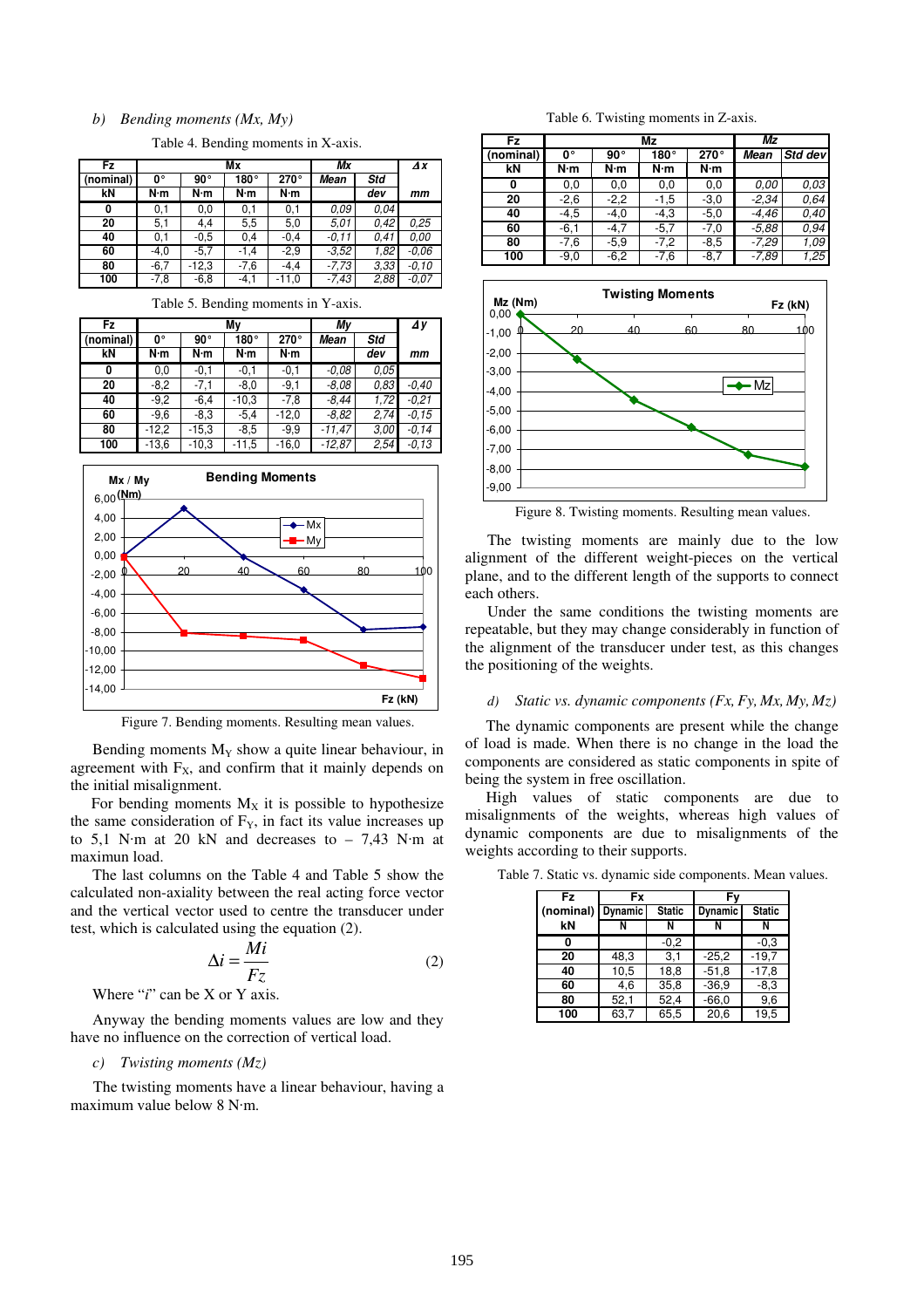

Figure 9. Side components. Static vs. dynamic.

Table 8. Static vs. dynamic bending and twisting moments. Mean values.

| Fz        | Mx             |               | Mν             |               | Mz             |               |
|-----------|----------------|---------------|----------------|---------------|----------------|---------------|
| (nominal) | <b>Dynamic</b> | <b>Static</b> | <b>Dynamic</b> | <b>Static</b> | <b>Dynamic</b> | <b>Static</b> |
| kN        | N·m            | N·m           | N∙m            | N·m           | N·m            | N·m           |
| 0         |                | 0,1           |                | $-0,1$        |                | 0,0           |
| 20        | 4,9            | 5,0           | $-9.7$         | $-8,1$        | $-3,6$         | $-2,3$        |
| 40        | 3,8            | $-0,1$        | $-14,2$        | $-8,4$        | $-5,0$         | $-4,5$        |
| 60        | $-3.3$         | $-3.5$        | $-21,3$        | $-8,8$        | $-8,3$         | $-5,9$        |
| 80        | $-9,8$         | $-7,7$        | $-22.7$        | $-11,5$       | $-11,0$        | $-7,3$        |
| 100       | $-8,8$         | $-7,4$        | $-20,5$        | $-12.9$       | $-11,5$        | $-7,9$        |



Figure 10. Bending moments. Static vs. dynamic.



Figure 11. Twisting moments. Static vs. dynamic.

The dynamic components are not very different from the static components, which prove a smooth support while the load level is changing, as shown in Figure 9 to Figure 11.

# *5.4. Comparison between point 5.1 and 5.3 (before and after made the mechanical adjustments)*

The initial measurements were made before doing any mechanical adjustments; these data appear in point 5.1. The final measurements were made after the mechanical adjustments were performed; these data appear in point 5.3.

Table 9. Side components. Initial vs. final measurement.

| Fz        | Fx             |        | Fν      |         |
|-----------|----------------|--------|---------|---------|
| (nominal) | <b>Initial</b> | Final  | Initial | Final   |
| kN        | N              | Ν      |         |         |
|           | $-0,2$         | $-0,2$ | $-0,1$  | $-0.3$  |
| 20        | 27,0           | 3,1    | $-11,1$ | $-19.7$ |
| 40        | 49,3           | 18,8   | $-9,2$  | $-17,8$ |
| 60        | 64,3           | 35,8   | $-0.8$  | $-8.3$  |
| 80        | 89,8           | 52,4   | 20,6    | 9,6     |
| 100       | 111,6          | 65,5   | 46,5    | 19,5    |



Figure 12. Side components. Initial vs. final mean values.

In the case of  $F_X$ , the side components were reduced to almost the half of the initial values.  $F<sub>Y</sub>$  remained to the initial values in the lower range, and was reduced to almost half for the higher range.

Table 10. Bending and twisting moments. Initial vs. final measurement.

| Fz        | Mx      |        | Mν             |         |                | Mz     |  |
|-----------|---------|--------|----------------|---------|----------------|--------|--|
| (nominal) | Initial | Final  | <b>Initial</b> | Final   | <b>Initial</b> | Final  |  |
| kN        | N∙m     | N∙m    | N·m            | N·m     | N·m            | N∙m    |  |
| 0         | 0,1     | 0,1    | 0,0            | $-0,1$  | 0,0            | 0,0    |  |
| 20        | 51,8    | 5,0    | 9,4            | $-8,1$  | $-2,9$         | $-2,3$ |  |
| 40        | 91,1    | $-0,1$ | 27,8           | $-8,4$  | $-5,6$         | $-4,5$ |  |
| 60        | 125,2   | $-3,5$ | 39,5           | $-8,8$  | $-8,3$         | $-5,9$ |  |
| 80        | 153,1   | $-7,7$ | 56,4           | $-11,5$ | $-9,5$         | $-7,3$ |  |
| 100       | 169.1   | $-7,4$ | 74,3           | $-12.9$ | $-10.9$        | -7.9   |  |



Figure 13. Bending moments. Initial vs. final mean values.

The bending moments were reduced considerably in both X-axis and Y-axis.



Figure 14. Twisting moments. Initial vs. final mean values.